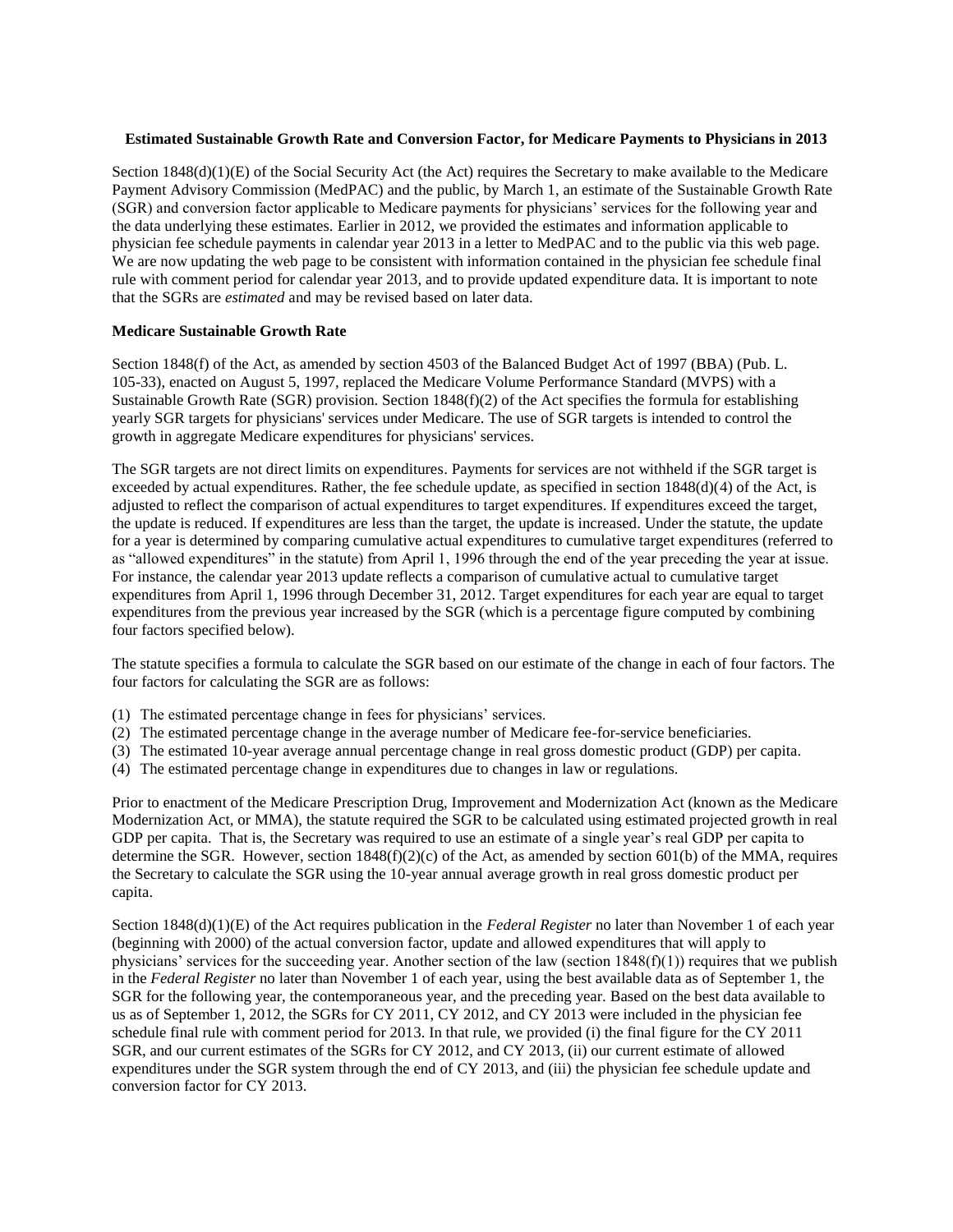Table 1 shows our current estimates of the aforementioned SGRs.

 $\overline{a}$ 

|                                                                  | CY 2011 | CY 2012 | CY 2013  |
|------------------------------------------------------------------|---------|---------|----------|
| Factor 1: Increase in Fees                                       | 0.2%    | 0.6%    | 0.3%     |
| Factor 2: Increase in Enrollment                                 | 1.0%    | 1.6%    | 3.6%     |
| Factor 3: Increase in 10-year moving average Real Per Capita GDP | 0.6%    | 0.7%    | 0.7%     |
| Factor 4: Increase due to changes in Law or Regulations          | 2.8%    | 2.1%    | $-23.3%$ |
| <b>Total Sustainable Growth Rate</b>                             | 4.7%    | 5.1%    | $-19.7%$ |

#### **Table 1. Current Estimates of SGRs for CY 2011, CY 2012, and CY 2013**

There may be differences between the initial estimate of the SGR for a year, a subsequent reestimate based on later data, and the final revision once the year is complete. Section 1848(f)(3) of the statute, as amended by section 211 of the BBRA, requires the adjustment of prior years' SGR component factors, to reflect later data, beginning with the SGR for FY 2000. The statute requires the final revision to the SGR for a given year be done the following year. Thus, consistent with the statute, we made the final revisions to the CY 2011 SGR in this year's physician fee schedule final rule with comment period. The two SGR elements that have exhibited the most volatility have been the fee-for-service enrollment numbers and real gross domestic product per capita.<sup>1</sup>

The MVPS/SGR targets for periods prior to CY 2012 are considered to be final. These targets are listed in Table 2 below. The MVPS applied for FY 1990 through FY 1997. The SGR applied beginning with FY 1998. Figures reflect a weighted average MVPS for FY 1991 through FY 1993 when there were two different MVPSs (one for surgical services, and one for all other services) and for FY 1994 through FY 1997 when there were three different MVPSs (for surgical services, primary care services, and all other services).

| Year           | Physician MVPS / SGR |
|----------------|----------------------|
| FY 1990        | 9.1%                 |
| FY 1991        | 7.3%                 |
| FY 1992        | 10.0%                |
| FY 1993        | 10.0%                |
| FY 1994        | 9.4%                 |
| FY 1995        | 7.5%                 |
| FY 1996        | 1.8%                 |
| FY 1997        | $-0.3%$              |
| FY 1998        | 3.2%                 |
| FY 1999        | 4.2%                 |
| <b>FY 2000</b> | 6.9%                 |
| CY 2000        | 7.3%                 |
| CY 2001        | 4.5%                 |
| CY 2002        | 8.3%                 |
| CY 2003        | 7.3%                 |
| CY 2004        | 6.6%                 |
| CY 2005        | 4.2%                 |
| CY 2006        | 1.5%                 |
| CY 2007        | 3.5%                 |
| CY 2008        | 4.5%                 |
| CY 2009        | 6.4%                 |
| CY 2010        | 8.9%                 |
| CY 2011        | 4.7%                 |

**Table 2 Physician MVPS / SGR** 

<sup>&</sup>lt;sup>1</sup> We note that more recent data on these two elements are available during a year on several web sites. The latest measurements of real GDP for a quarter are available from the home page for the Bureau of Economic Analysis of the Department of Commerce (www.bea.doc.gov). Population figures are available from the home page for the Census Bureau (www.census.gov). Real GDP per capita can be calculated from these figures. In April of each year, when our Office of the Actuary puts the Trustees Report on the CMS Home page, we also post the projections of total Medicare Part B enrollment and of Medicare managed care enrollment for the current and subsequent calendar years, as well as for the preceding calendar year, consistent with the Trustees Report. Medicare fee-for-service enrollment could be determined from these figures.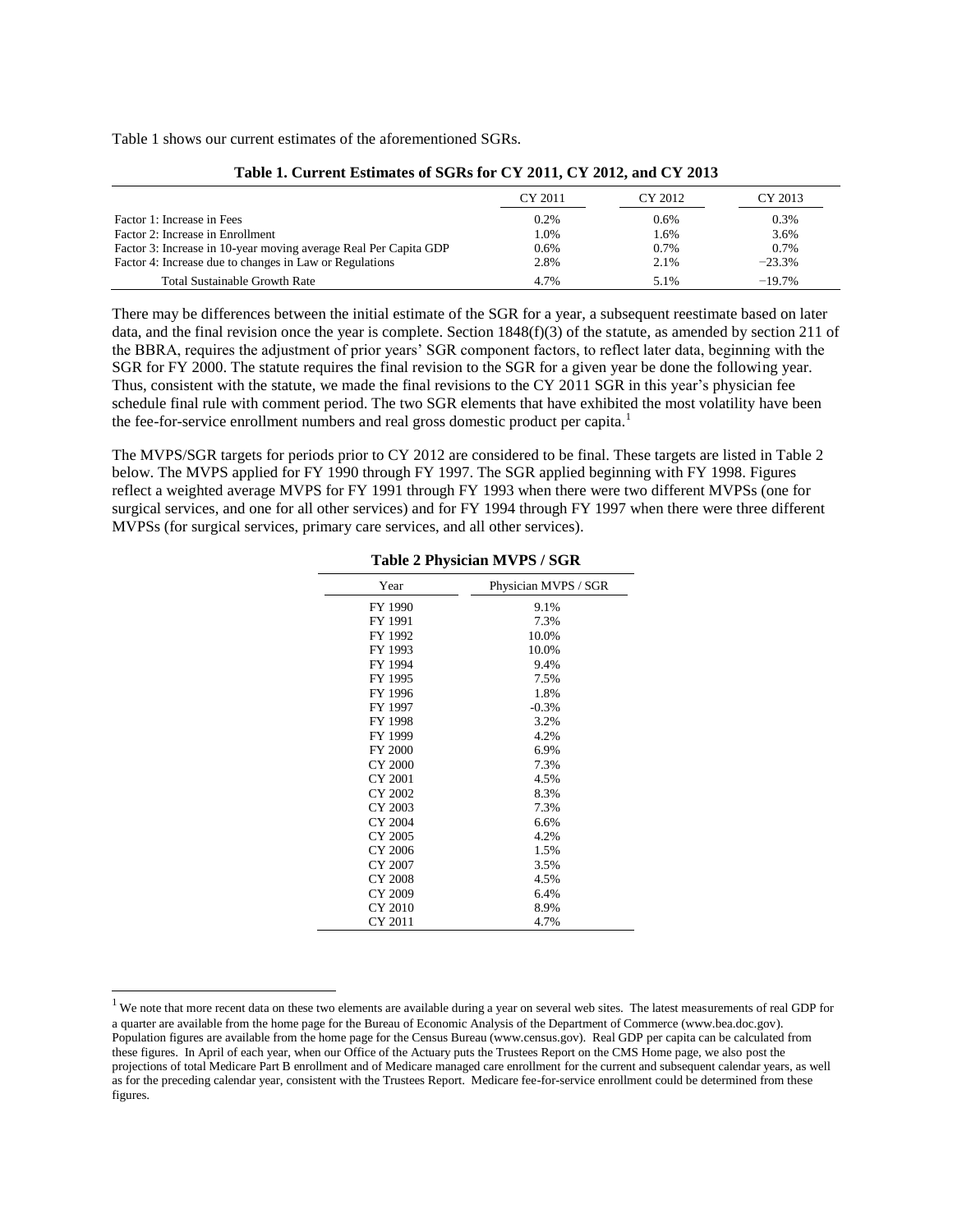## **Allowed Expenditures for Physicians' Services**

Section 1848(d)(3)(C) of the Act defines allowed expenditures for the period April 1, 1996 through March 31, 1997 to be equal to actual expenditures for physicians' services during that period as estimated by the Secretary. Annual allowed expenditures for subsequent periods are equal to annual allowed expenditures for the previous year increased by the SGR. The BBRA provided for a transition from a fiscal year to a calendar year SGR system. Beginning with CY 2000, the SGR is determined on a calendar year basis. We have described this transition in a notice that appeared in the *Federal Register* on April 10, 2000.

Table 3 shows quarterly allowed expenditures and cumulative allowed expenditures for the period from April 1, 1996 through December 31, 2012. (The table shows quarterly allowed expenditures for physicians' services to reflect any seasonality, which may occur in expenditures for physicians' services over a year.) We provide more information below on how quarterly figures are combined to determine allowed expenditures for a year.

Allowed expenditures for periods beginning in 1996 are somewhat higher than in previous reports. In making updates to the tabulation of actual expenditures, certain lab expenditures were discovered to have been inadvertently excluded from the measurement of actual expenditures starting in 1996. Therefore, the measurement of actual expenditures was lower than it should have been. Under section 1848(d) of the Act, we must include this spending in the measurement of actual expenditures for historical, current, and future periods. The 1996 base period for allowed expenditures also must reflect this higher expenditure level. Accordingly, the summary of allowed expenditures under the SGR system in Table 3 reflects the higher 1996 base period for the allowed expenditures related to these inadvertently excluded lab expenditures.

In the physician fee schedule final rule with comment period that appeared in the *Federal Register* on November 25, 2009, the scope of physicians' services, as specified by the Secretary, was changed to exclude physicianadministered drugs from the calculation of allowed and actual expenditures for all years and the SGR beginning in CY 2010. Accordingly, the summary of allowed expenditures for physicians' services and the SGRs for CY 2011, CY 2012, and CY 2013 in Table 3 reflects this change.

| Ouarter | Applicable<br>SGR | Quarterly Allowed Expenditures <sup>2</sup><br>[in billions] | Cumulative Allowed Expenditures <sup>3</sup><br>[in billions] |
|---------|-------------------|--------------------------------------------------------------|---------------------------------------------------------------|
| 2Q1996  |                   | \$11.9                                                       | \$11.9                                                        |
| 301996  |                   | \$11.5                                                       | \$23.5                                                        |
| 4Q1996  |                   | \$11.7                                                       | \$35.2                                                        |
| 1Q1997  |                   | \$11.8                                                       | \$47.0                                                        |
| 2Q1997  | 3.2%              | \$12.3                                                       | \$59.4                                                        |
| 3Q1997  | 3.2%              | \$11.9                                                       | \$71.3                                                        |
| 4Q1997  | 3.2%              | \$12.1                                                       | \$83.4                                                        |
| 1Q1998  | 3.2%              | \$12.2                                                       | \$95.6                                                        |
| 2Q1998  | 4.2%              | \$12.8                                                       | \$108.4                                                       |
| 301998  | 4.2%              | \$12.4                                                       | \$120.8                                                       |
| 4Q1998  | 4.2%              | \$12.6                                                       | \$133.5                                                       |
| 1Q1999  | 4.2%              | \$12.7                                                       | \$146.2                                                       |
| 2Q1999  | 6.9%              | \$13.7                                                       | \$159.9                                                       |
| 3Q1999  | 6.9%              | \$13.3                                                       | \$173.2                                                       |
| 401999  | 6.9%              | \$13.5                                                       | \$186.7                                                       |
| 1Q2000  | 7.3%              | \$13.7                                                       | \$200.3                                                       |
| 2Q2000  | 7.3%              | \$14.7                                                       | \$215.0                                                       |
| 3Q2000  | 7.3%              | \$14.2                                                       | \$229.3                                                       |
| 4Q2000  | 7.3%              | \$14.5                                                       | \$243.7                                                       |
| 1Q2001  | 4.5%              | \$14.3                                                       | \$258.0                                                       |
| 2Q2001  | 4.5%              | \$15.4                                                       | \$273.4                                                       |
| 3Q2001  | 4.5%              | \$14.9                                                       | \$288.3                                                       |
| 402001  | 4.5%              | \$15.1                                                       | \$303.4                                                       |
| 1Q2002  | 8.3%              | \$15.5                                                       | \$318.8                                                       |
| 2Q2002  | 8.3%              | \$16.7                                                       | \$335.5                                                       |
| 3Q2002  | 8.3%              | \$16.1                                                       | \$351.6                                                       |
| 4Q2002  | 8.3%              | \$16.4                                                       | \$368.0                                                       |
| 1Q2003  | 7.3%              | \$16.6                                                       | \$384.6                                                       |

**Table 3. Summary of Allowed Expenditures for Physicians' Services[1](#page-3-0)**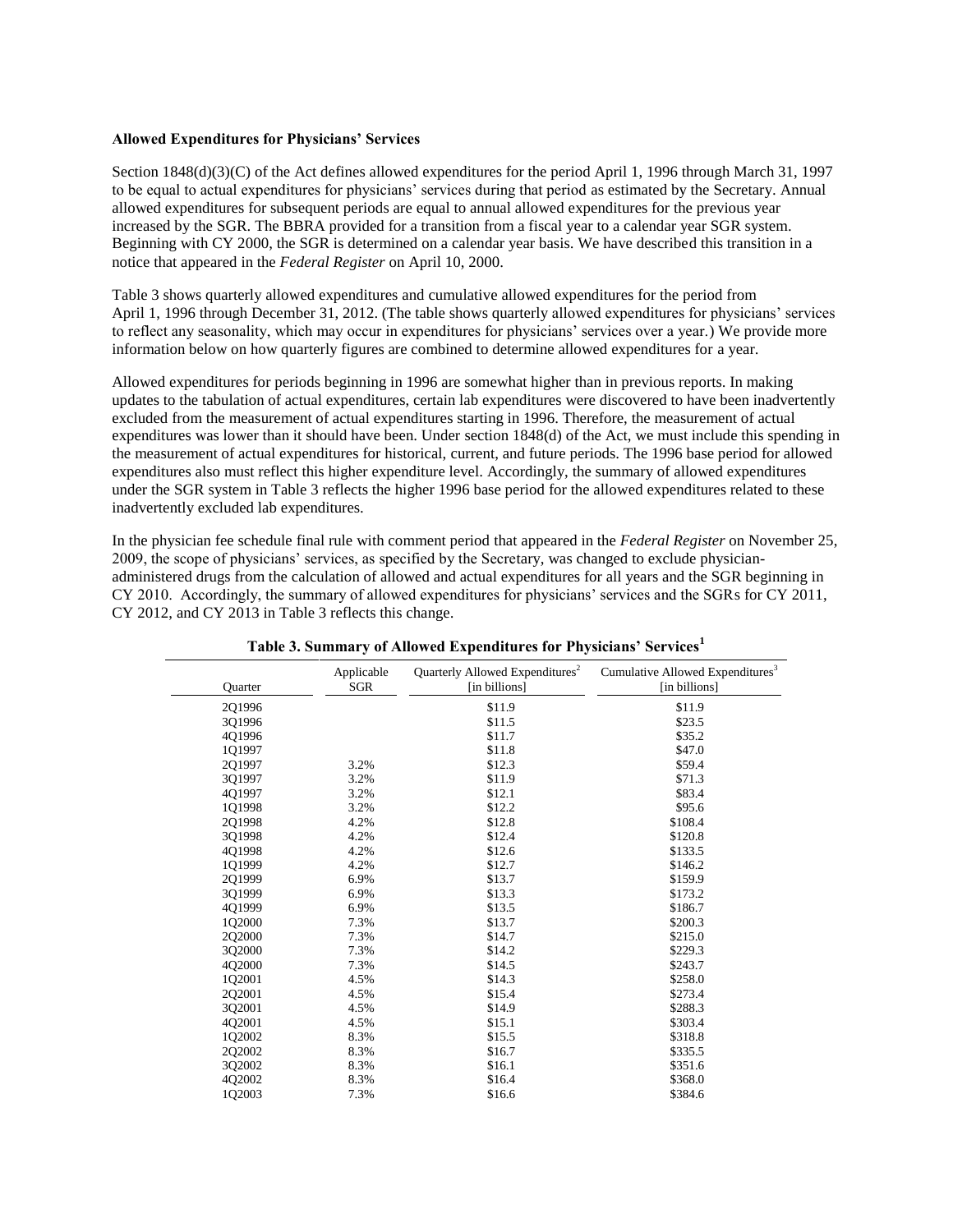| Quarter | Applicable<br><b>SGR</b> | Quarterly Allowed Expenditures <sup>2</sup><br>[in billions] | Cumulative Allowed Expenditures <sup>3</sup><br>[in billions] |
|---------|--------------------------|--------------------------------------------------------------|---------------------------------------------------------------|
| 2Q2003  | 7.3%                     | \$17.9                                                       | \$402.4                                                       |
| 3Q2003  | 7.3%                     | \$17.3                                                       | \$419.7                                                       |
| 4Q2003  | 7.3%                     | \$17.6                                                       | \$437.3                                                       |
| 1Q2004  | 6.6%                     | \$17.7                                                       | \$455.0                                                       |
| 2Q2004  | 6.6%                     | \$19.1                                                       | \$474.0                                                       |
| 3Q2004  | 6.6%                     | \$18.4                                                       | \$492.5                                                       |
| 4Q2004  | 6.6%                     | \$18.7                                                       | \$511.2                                                       |
| 1Q2005  | 4.2%                     | \$18.4                                                       | \$529.6                                                       |
| 2Q2005  | 4.2%                     | \$19.9                                                       | \$549.5                                                       |
| 3Q2005  | 4.2%                     | \$19.2                                                       | \$568.7                                                       |
| 4Q2005  | 4.2%                     | \$19.5                                                       | \$588.2                                                       |
| 1Q2006  | 1.5%                     | \$18.7                                                       | \$606.9                                                       |
| 202006  | 1.5%                     | \$20.2                                                       | \$627.0                                                       |
| 3Q2006  | 1.5%                     | \$19.5                                                       | \$646.5                                                       |
| 4Q2006  | 1.5%                     | \$19.8                                                       | \$666.4                                                       |
| 1Q2007  | 3.5%                     | \$19.3                                                       | \$685.7                                                       |
| 202007  | 3.5%                     | \$20.9                                                       | \$706.6                                                       |
| 3Q2007  | 3.5%                     | \$20.2                                                       | \$726.7                                                       |
| 4Q2007  | 3.5%                     | \$20.5                                                       | \$747.2                                                       |
| 1Q2008  | 4.5%                     | \$20.2                                                       | \$767.5                                                       |
| 2Q2008  | 4.5%                     | \$21.8                                                       | \$789.3                                                       |
| 3Q2008  | 4.5%                     | \$21.1                                                       | \$810.3                                                       |
| 4Q2008  | 4.5%                     | \$21.4                                                       | \$831.8                                                       |
| 1Q2009  | 6.4%                     | \$21.5                                                       | \$853.3                                                       |
| 2Q2009  | 6.4%                     | \$23.2                                                       | \$876.5                                                       |
| 3Q2009  | 6.4%                     | \$22.4                                                       | \$898.9                                                       |
| 4Q2009  | 6.4%                     | \$22.8                                                       | \$921.7                                                       |
| 1Q2010  | 8.9%                     | \$23.4                                                       | \$945.1                                                       |
| 2Q2010  | 8.9%                     | \$25.2                                                       | \$970.4                                                       |
| 3Q2010  | 8.9%                     | \$24.4                                                       | \$994.8                                                       |
| 4Q2010  | 8.9%                     | \$24.8                                                       | \$1,019.6                                                     |
| 1Q2011  | 4.7%                     | \$24.5                                                       | \$1,044.2                                                     |
| 2Q2011  | 4.7%                     | \$26.4                                                       | \$1,070.6                                                     |
| 3Q2011  | 4.7%                     | \$25.6                                                       | \$1,096.2                                                     |
| 4Q2011  | 4.7%                     | \$26.0                                                       | \$1,122.2                                                     |
| 1Q2012  | 5.1%                     | \$25.8                                                       | \$1,148.0                                                     |
| 202012  | 5.1%                     | \$27.8                                                       | \$1,175.8                                                     |
| 3Q2012  | 5.1%                     | \$26.9                                                       | \$1,202.7                                                     |
| 4Q2012  | 5.1%                     | \$27.3                                                       | \$1,230.0                                                     |
| 1Q2013  | $-19.7%$                 | \$20.7                                                       | \$1,250.7                                                     |
| 2Q2013  | $-19.7%$                 | \$22.3                                                       | \$1,273.0                                                     |
| 3Q2013  | $-19.7%$                 | \$21.6                                                       | \$1,294.6                                                     |
| 4Q2013  | $-19.7%$                 | \$21.9                                                       | \$1,316.5                                                     |

<span id="page-3-0"></span><sup>1</sup>As explained above, pursuant to the BBRA, the SGRs for FY2000, CY 2000, and all subsequent years are estimated and subsequently revised twice, based on later data. The 2011 figures (based on the CY 2011 SGR), and the 2012 figures (based on the CY 2012 SGR) are estimated and may change based on more recent information which affects these SGRs.

<span id="page-3-1"></span><sup>2</sup>Allowed expenditures for a quarter (such as  $4Q2012$ ) are equal to allowed expenditures for the same quarter in the previous year  $(4Q2011)$  in this example) increased by the SGR for the year in which that quarter occurs (in this case, −16.9 percent). For example, quarterly allowed expenditures of \$21.8 billion in 4Q2012 are equal to quarterly allowed expenditures of roughly \$26.2 billion (4Q2011) updated by the SGR of  $-16.9$  percent (\$21.8 billion = \$26.2 billion x 0.831).

<span id="page-3-2"></span> $3$ Cumulative allowed expenditures for a quarter (such as 4Q 2012) are equal to the sum of cumulative allowed expenditures from the previous quarter for the same year (3Q2012) and quarterly allowed expenditures for that quarter. For example, cumulative allowed expenditures in 4Q2012 of \$1,204.6 billion are equal to the sum of cumulative allowed expenditures through 3Q2012 of \$1,182.8 billion and estimated allowed expenditures in  $4Q2012$  of \$21.8 billion (\$1,204.6 billion = \$1,182.8 billion + \$21.8 billion).

Note: Totals do not necessarily equal the sum of rounded components.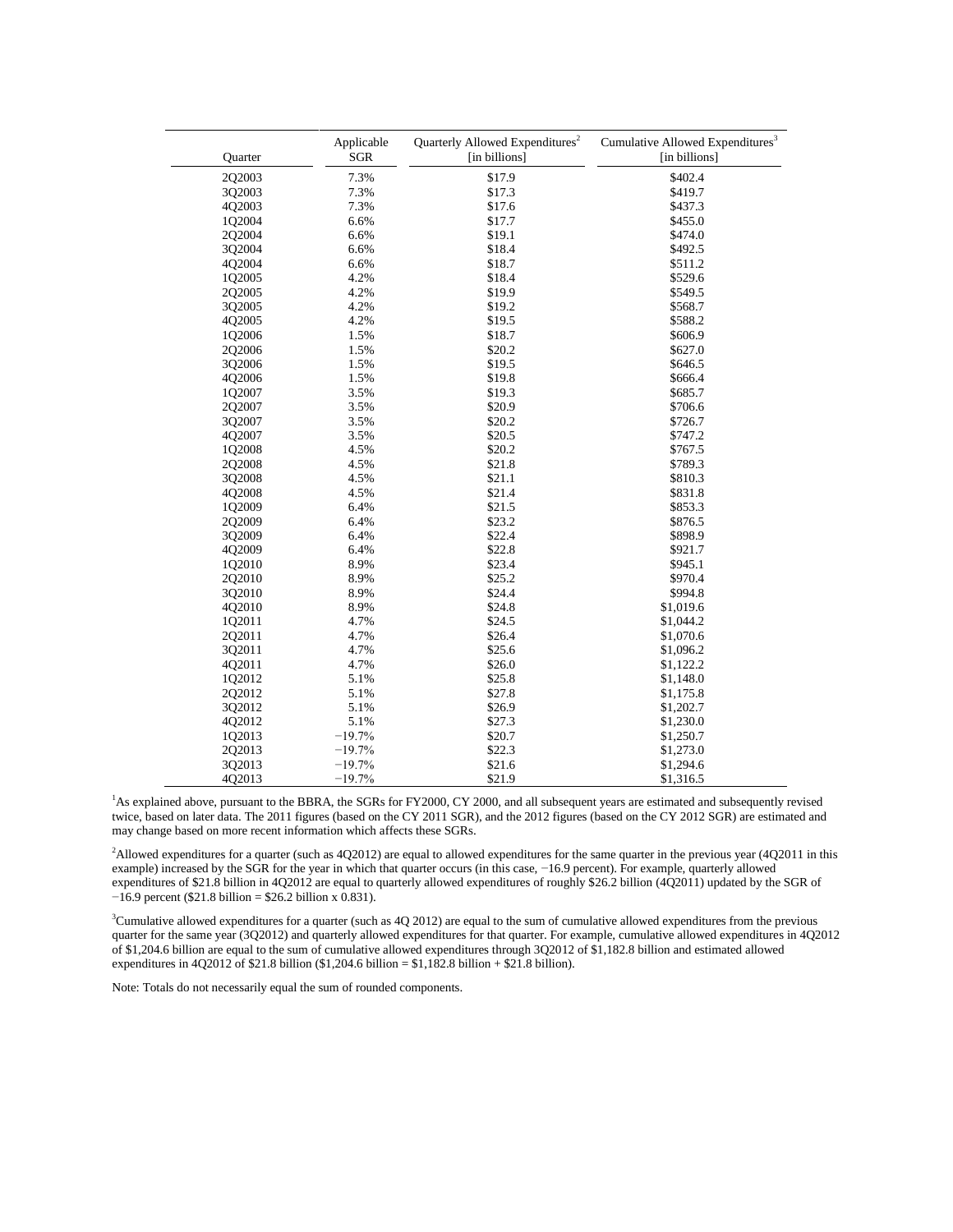#### **Actual Expenditures for Physicians' Services**

Table 4 shows, on a quarterly basis from April 1, 1996 through June 30, 2012, actual expenditures and cumulative actual expenditures for the period. These expenditures represent allowed charges tabulated by the quarter in which the service was furnished. Since there is a lag between the date that the service is furnished and the date that the payment is made, the most recent quarters depict incomplete data. The total allowed charges for these quarters are estimated by approximating the level of completeness of the data. This approximation is determined using historical trends. We will update these amounts periodically when we have reasonably complete data (approximately 6 months after the end of a quarter). As we have described above, we are showing actual expenditures on a quarterly basis to reflect any seasonal variation in expenditures that occurs over the year.

Actual expenditures for periods beginning in 1996 are somewhat higher than in previous reports. In making updates to the tabulation of actual expenditures, certain lab expenditures were discovered to have been inadvertently excluded from the measurement of actual expenditures starting in 1996. Therefore, the measurement of actual expenditures was lower than it should have been. Under section 1848(d) of the Act, we must include this spending in the measurement of actual expenditures for historical, current, and future periods. The base period for allowed expenditures reflects this higher expenditure level. Accordingly, the summary of actual expenditures under the SGR system in Table 4 reflects all expenditures related to these inadvertently excluded lab expenditures.

In the physician fee schedule final rule with comment period that appeared in the *Federal Register* on November 25, 2009, the scope of physicians' services, as specified by the Secretary, was changed to exclude physicianadministered drugs from the calculation of allowed and actual expenditures for all years and the SGR beginning in 2010. Accordingly, the summary of actual expenditures for physicians' services in Table 4 reflects this change.

| Calendar Quarter | <b>Benefits Processed</b><br>thru $6/30/11$<br>[in billions] | Approximate<br>Completeness | Estimated<br>Total Expenditures <sup>1</sup><br>[in billions] | Cumulative<br>Total Expenditures <sup>1</sup><br>[in billions] |
|------------------|--------------------------------------------------------------|-----------------------------|---------------------------------------------------------------|----------------------------------------------------------------|
| 201996           | \$11.9                                                       | 100.0%                      | \$11.9                                                        | \$11.9                                                         |
| 3Q1996           | \$11.5                                                       | 100.0%                      | \$11.5                                                        | \$23.5                                                         |
| 4Q1996           | \$11.7                                                       | 100.0%                      | \$11.7                                                        | \$35.2                                                         |
| 1Q1997           | \$11.8                                                       | 100.0%                      | \$11.8                                                        | \$47.0                                                         |
| 2Q1997           | \$12.0                                                       | 100.0%                      | \$12.0                                                        | \$59.1                                                         |
| 3Q1997           | \$11.6                                                       | 100.0%                      | \$11.6                                                        | \$70.7                                                         |
| 4Q1997           | \$11.6                                                       | 100.0%                      | \$11.6                                                        | \$82.3                                                         |
| 1Q1998           | \$12.0                                                       | 100.0%                      | \$12.0                                                        | \$94.3                                                         |
| 2Q1998           | \$12.1                                                       | 100.0%                      | \$12.1                                                        | \$106.4                                                        |
| 3Q1998           | \$11.7                                                       | 100.0%                      | \$11.7                                                        | \$118.1                                                        |
| 4Q1998           | \$11.8                                                       | 100.0%                      | \$11.8                                                        | \$129.9                                                        |
| 1Q1999           | \$12.5                                                       | 100.0%                      | \$12.5                                                        | \$142.4                                                        |
| 2Q1999           | \$12.6                                                       | 100.0%                      | \$12.6                                                        | \$154.9                                                        |
| 3Q1999           | \$12.3                                                       | 100.0%                      | \$12.3                                                        | \$167.2                                                        |
| 4Q1999           | \$12.4                                                       | 100.0%                      | \$12.4                                                        | \$179.6                                                        |
| 102000           | \$13.6                                                       | 100.0%                      | \$13.6                                                        | \$193.3                                                        |
| 202000           | \$13.7                                                       | 100.0%                      | \$13.7                                                        | \$206.9                                                        |
| 3Q2000           | \$13.5                                                       | 100.0%                      | \$13.5                                                        | \$220.4                                                        |
| 4Q2000           | \$13.6                                                       | 100.0%                      | \$13.6                                                        | \$234.0                                                        |
| 1Q2001           | \$15.2                                                       | 100.0%                      | \$15.2                                                        | \$249.2                                                        |
| 2Q2001           | \$15.5                                                       | 100.0%                      | \$15.5                                                        | \$264.7                                                        |
| 3Q2001           | \$15.2                                                       | 100.0%                      | \$15.2                                                        | \$279.9                                                        |
| 4Q2001           | \$15.6                                                       | 100.0%                      | \$15.6                                                        | \$295.5                                                        |
| 1Q2002           | \$15.8                                                       | 100.0%                      | \$15.8                                                        | \$311.3                                                        |
| 2Q2002           | \$16.4                                                       | 100.0%                      | \$16.4                                                        | \$327.7                                                        |
| 3Q2002           | \$16.2                                                       | 100.0%                      | \$16.2                                                        | \$343.9                                                        |
| 4Q2002           | \$16.3                                                       | 100.0%                      | \$16.3                                                        | \$360.3                                                        |
| 1Q2003           | \$16.9                                                       | 100.0%                      | \$16.9                                                        | \$377.2                                                        |
| 2Q2003           | \$17.8                                                       | 100.0%                      | \$17.8                                                        | \$395.0                                                        |
| 3Q2003           | \$17.8                                                       | 100.0%                      | \$17.8                                                        | \$412.8                                                        |
| 4Q2003           | \$17.8                                                       | 100.0%                      | \$17.8                                                        | \$430.7                                                        |
| 1Q2004           | \$19.4                                                       | 100.0%                      | \$19.4                                                        | \$450.0                                                        |
| 2Q2004           | \$19.8                                                       | 100.0%                      | \$19.8                                                        | \$469.8                                                        |

**Table 4. Summary of Actual Expenditures under the SGR**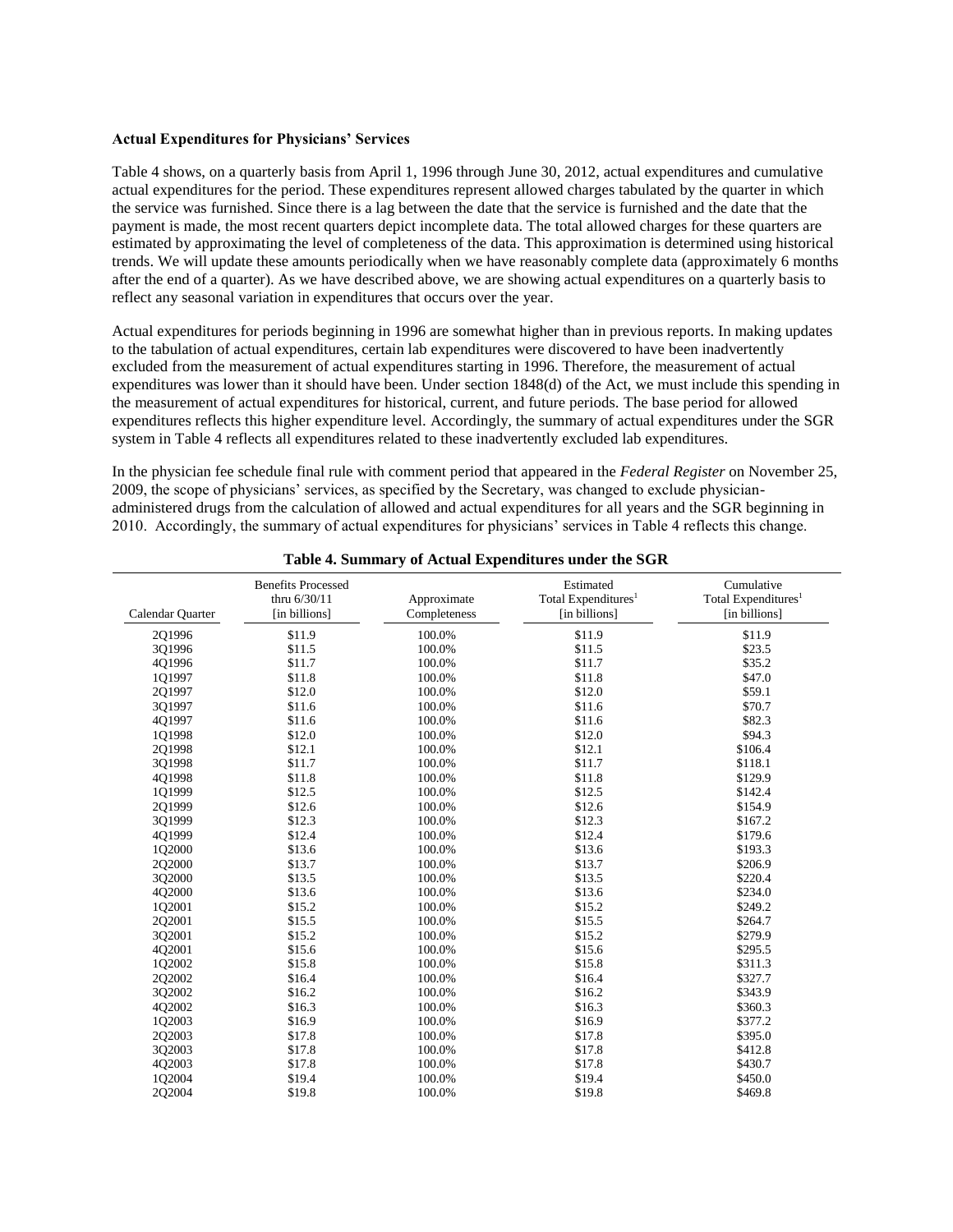| Calendar Quarter | <b>Benefits Processed</b><br>thru $6/30/11$<br>[in billions] | Approximate<br>Completeness | Estimated<br>Total Expenditures <sup>1</sup><br>[in billions] | Cumulative<br>Total Expenditures <sup>1</sup><br>[in billions] |
|------------------|--------------------------------------------------------------|-----------------------------|---------------------------------------------------------------|----------------------------------------------------------------|
| 3Q2004           | \$19.6                                                       | 100.0%                      | \$19.6                                                        | \$489.5                                                        |
| 4Q2004           | \$19.7                                                       | 100.0%                      | \$19.7                                                        | \$509.1                                                        |
| 1Q2005           | \$20.8                                                       | 100.0%                      | \$20.8                                                        | \$529.9                                                        |
| 2Q2005           | \$21.5                                                       | 100.0%                      | \$21.5                                                        | \$551.4                                                        |
| 3Q2005           | \$21.0                                                       | 100.0%                      | \$21.0                                                        | \$572.4                                                        |
| 4Q2005           | \$20.6                                                       | 100.0%                      | \$20.6                                                        | \$593.0                                                        |
| 1Q2006           | \$21.4                                                       | 100.0%                      | \$21.4                                                        | \$614.4                                                        |
| 2Q2006           | \$21.4                                                       | 100.0%                      | \$21.4                                                        | \$635.8                                                        |
| 3Q2006           | \$21.0                                                       | 100.0%                      | \$21.0                                                        | \$656.8                                                        |
| 4Q2006           | \$21.3                                                       | 100.0%                      | \$21.3                                                        | \$678.1                                                        |
| 1Q2007           | \$21.4                                                       | 100.0%                      | \$21.4                                                        | \$699.4                                                        |
| 2Q2007           | \$21.5                                                       | 100.0%                      | \$21.5                                                        | \$721.0                                                        |
| 3Q2007           | \$21.0                                                       | 100.0%                      | \$21.0                                                        | \$742.0                                                        |
| 402007           | \$21.1                                                       | 100.0%                      | \$21.1                                                        | \$763.1                                                        |
| 102008           | \$21.8                                                       | 100.0%                      | \$21.8                                                        | \$784.9                                                        |
| 202008           | \$22.1                                                       | 100.0%                      | \$22.1                                                        | \$807.0                                                        |
| 3Q2008           | \$21.8                                                       | 100.0%                      | \$21.8                                                        | \$828.8                                                        |
| 4O2008           | \$21.6                                                       | 100.0%                      | \$21.6                                                        | \$850.4                                                        |
| 1Q2009           | \$22.6                                                       | 100.0%                      | \$22.6                                                        | \$873.0                                                        |
| 2Q2009           | \$23.2                                                       | 100.0%                      | \$23.2                                                        | \$896.1                                                        |
| 302009           | \$22.8                                                       | 100.0%                      | \$22.8                                                        | \$918.9                                                        |
| 4Q2009           | \$22.5                                                       | 100.0%                      | \$22.5                                                        | \$941.5                                                        |
| 1Q2010           | \$23.2                                                       | 100.0%                      | \$23.2                                                        | \$964.7                                                        |
| 2Q2010           | \$24.1                                                       | 100.0%                      | \$24.1                                                        | \$988.8                                                        |
| 3Q2010           | \$24.4                                                       | 100.0%                      | \$24.4                                                        | \$1,013.1                                                      |
| 4Q2010           | \$24.3                                                       | 99.9%                       | \$24.3                                                        | \$1,037.4                                                      |
| 1Q2011           | \$24.4                                                       | 99.8%                       | \$24.4                                                        | \$1,061.9                                                      |
| 2Q2011           | \$24.8                                                       | 99.6%                       | \$24.9                                                        | \$1,086.8                                                      |
| 3Q2011           | \$24.8                                                       | 99.2%                       | \$25.0                                                        | \$1,111.8                                                      |
| 4Q2011           | \$24.7                                                       | 98.3%                       | \$25.1                                                        | \$1,136.9                                                      |
| 1Q2012           | \$24.5                                                       | 95.9%                       | \$25.6                                                        | \$1,162.4                                                      |
| 2Q2012           | \$17.7                                                       | 70.7%                       | \$25.0                                                        | \$1,187.5                                                      |

<span id="page-5-0"></span><sup>1</sup>Estimated and cumulative total expenditures are less likely to change as the approximate completeness approaches 100 percent.

Note: Totals do not necessarily equal the sum of rounded components.

## **CY 2013 Physician Fee Schedule Update and Conversion Factor**

The CY 2013 physician fee schedule update is determined according to a statutory formula by multiplying (i) one plus the percent change in the Medicare Economic Index (MEI), and (ii) one plus the update adjustment factor (UAF). The MEI measures the weighted average price change for various inputs involved with producing physicians' services. The UAF compares actual and target expenditures, and, for a given year, is determined by a formula, as shown below.

$$
UAF_{2013} = \frac{Target_{2012} - Actual_{2012}}{Actual_{2012}} \times 0.75 + \frac{Target_{4/96-12/12} - Actual_{4/96-12/12}}{Actual_{2012} \times (1 + SGR_{2013})} \times 0.33
$$

Substituting the estimated figures from tables 1, 3, and 4, as well as our current projections of actual expenditures for CY 2012 (summarized below) in this formula produces our current estimate of the UAF for CY 2013:

Target<sub>12</sub> = Estimated Allowed Expenditures for CY 2012 = \$107.8 billion (\$22.8 + \$27.8 + \$26.9 + \$27.3) Actual<sub>12</sub> = Estimated Actual Expenditures for CY 2012 = \$102.0 billion Target 4/96-12/12=Estimated Cumulative Allowed Expenditures from 4/1/96 - 12/31/12 = \$1,230.0 billion Actual<sub>4/96-12/12</sub>=Estimated Cumulative Actual Expenditures from  $4/1/96 - 12/31/12 = $1,238.9$  billion SGR<sub>2013</sub>=Estimated Sustainable Growth Rate for CY 2013 = −19.7 percent or −0.197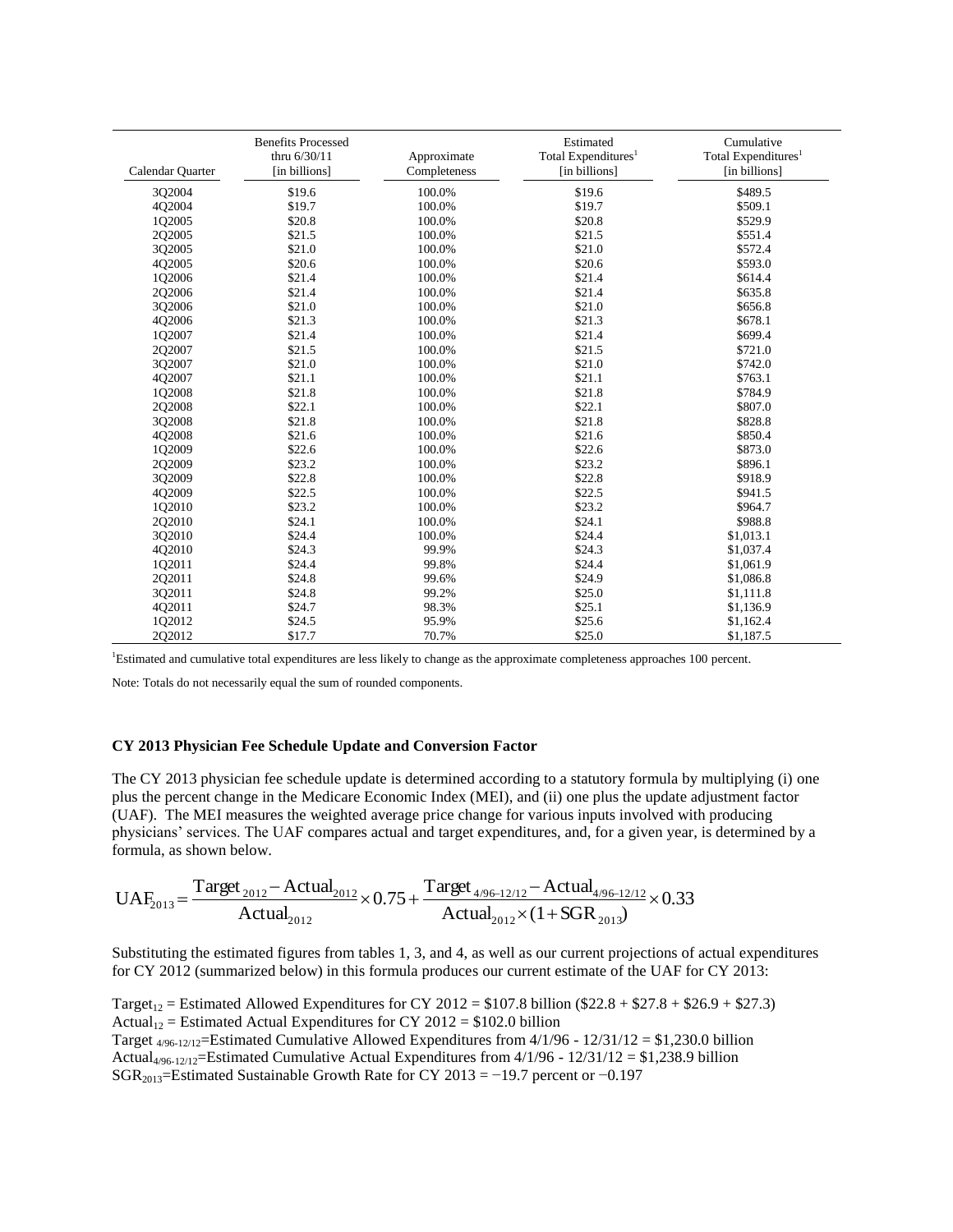$$
UAF_{2013} = \frac{107.8 - 102.0}{102.0} \times 0.75 + \frac{1,230.0 - 1,238.9}{102.0 \times 0.803} \times 0.33 = 0.006 = 0.6\%
$$

Section  $1848(d)(3)(D)$  of the Act does not allow the update adjustment factor for a given year to be greater than 3.0 percentage points nor less than −7.0 percentage points. Since the UAF for CY 2013 does not exceed these bounds, the CY 2013 UAF will be 0.6 percentage points.

The CY 2013 physician fee schedule update is required by law to be determined as if the scheduled conversion factors for CY 2007, CY 2008, CY 2009, CY 2010, CY 2011, and CY 2012 had not been overridden by legislative changes. Section 101 of the Tax Relief and Health Care Act of 2006 (MIEA-TRHCA) provided a 1-year update of 0 percent for the conversion factor for CY 2007 and specified that the conversion factor for CY 2008 must be computed as if the 1-year update had never applied. Section 101 of the Medicare, Medicaid, and SCHIP Extension Act of 2007 (MMSEA) provided a 6-month increase of 0.5 percent in the CY 2008 conversion factor, from January 1, 2008, through June 30, 2008, and specified that the conversion factor for the remaining portion of 2008 and the conversion factors for CY 2009 and subsequent years must be computed as if the 6-month increase had never applied. Section 131 of the Medicare Improvements for Patients and Providers Act of 2008 (MIPPA) extended the increase in the CY 2008 conversion factor that was applicable for the first half of the year to the entire year, provided for a 1.1 percent increase to the CY 2009 conversion factor, and specified that the conversion factors for CY 2010 and subsequent years must be computed as if the increases had never applied. The Department of Defense Appropriations Act of 2009, the Temporary Extension Act of 2010, and the Continuing Extension Act of 2010 together provided a 5-month update of 0 percent for January through May 2010, and specified that the conversion factors for the rest of CY 2010 and subsequent years be computed as if the increases had never applied. The Preservation of Access to Care for Medicare Beneficiaries and Pension Relief Act of 2010 and the Physician Payment and Therapy Relief Act of 2010 together provided an update of 2.2 percent starting in June 2010, and specified that the conversion factor for CY 2011 and subsequent years be computed as if the increases had never applied. The Medicare and Medicaid Extenders Act of 2010 provided for the CY 2011 update to be a 0-percent update to the December 2010 conversion factor, and specified that the conversion factor for CY 2012 and subsequent years be computed as if the increases had never applied. The Temporary Payroll Tax Cut Continuation Act of 2011 together with the Middle Class Tax Relief and Job Creation Act of 2011 provided for the CY 2012 update to be 0 percent, and specified that the conversion factor for CY 2013 and subsequent years be computed as if the increases had never applied.

Section  $1848(c)(2)(B)(ii)(II)$  of the Act requires that we make changes to relative value units (RVUs) in a budgetneutral manner. We ensure budget neutrality either by adjusting the conversion factor, rescaling the relative value units directly, or applying a separate scaling factor to the relative value units when calculating payments. For 2013, we are ensuring budget neutrality by adjusting the conversion factor for changes to RVUs by a budget neutrality adjustment of −0.1 percent (.99932).

As shown in table 5, the estimated CY 2013 conversion factor is determined by applying the CY 2013 MEI, the CY 2013 UAF, and the CY 2013 budget neutrality adjustments to the CY 2012 conversion factor that would have applied for CY 2012 but for the Temporary Payroll Tax Cut Continuation Act of 2011 and the Middle Class Tax Relief and Job Creation Act of 2011 (the CY 2012 pre-legislation conversion factor). The estimated CY 2013 conversion factor update of –26.5 percent is calculated by dividing the estimated CY 2013 conversion factor by the CY 2012 conversion factor and subtracting 1.

| on or OT 4010 I hysician Fee Scheaute Conversion Facto |                     |  |  |
|--------------------------------------------------------|---------------------|--|--|
| CY 2006 Conversion Factor                              | \$37.8975           |  |  |
| CY 2007 Pre-legislation Conversion Factor Update       | $-5.0\%$ (0.94953)  |  |  |
| CY 2007 Pre-legislation Conversion Factor              | \$35.9848           |  |  |
| CY 2008 Pre-legislation Conversion Factor Update       | $-5.3\%$ (0.94674)  |  |  |
| CY 2008 Pre-legislation Conversion Factor              | \$34.0682           |  |  |
| CY 2009 Pre-legislation Total                          | $-11.5\%$ (0.88502) |  |  |
| CY 2009 Pre-legislation Conversion Factor              | \$30.1510           |  |  |

#### **Table 5. CY 2013 Physician Fee Schedule Conversion Factor**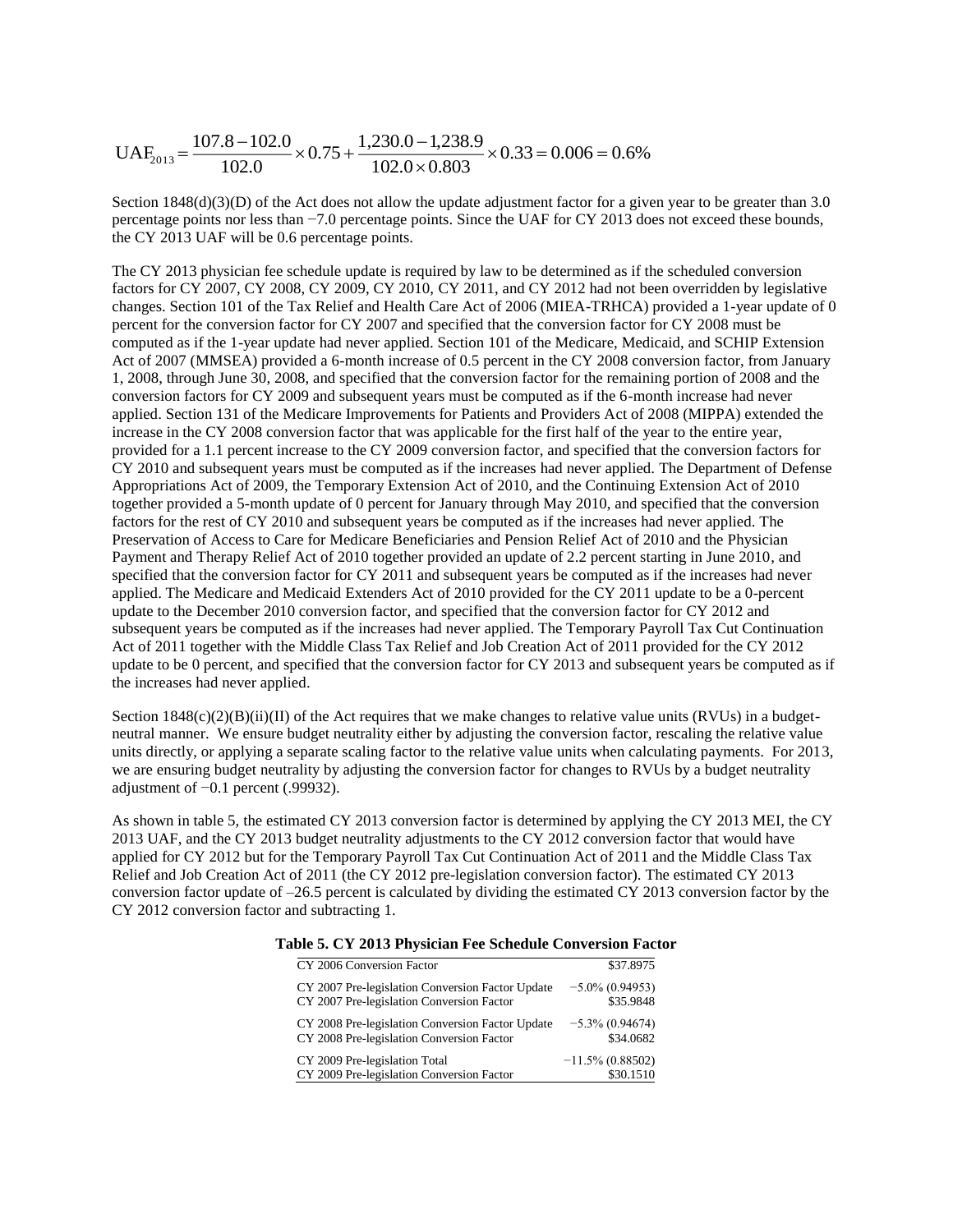| CY 2010 Pre-legislation Total             | $-5.9\% (0.94149)$  |
|-------------------------------------------|---------------------|
| CY 2010 Pre-legislation Conversion Factor | \$28.3868           |
| CY 2011 Pre-legislation Total             | $-10.2\%$ (0.89830) |
| CY 2011 Pre-legislation Conversion Factor | \$25.4999           |
| CY 2012 Pre-legislation Total             | $-3.3\% (0.96750)$  |
| CY 2012 Pre-legislation Conversion Factor | \$24,6712           |
| <b>CY 2013 MEI</b>                        | $0.8\%$ (1.00800)   |
| CY 2013 Update Adjustment Factor          | $0.6\%$ $(1.00600)$ |
| CY 2013 Budget Neutrality Adjustment      | $-0.1\%$ (0.99932)  |
| CY 2013 Total                             | 1.3% (1.01336)      |
| CY 2013 Conversion Factor                 | \$25,0008           |
| CY 2012 Conversion Factor                 | \$34.0376           |
| CY 2013 Conversion Factor Update          | $-26.5\%$ (0.73451) |

Table 6 lists the historical MEI and physician updates from 1992 through 2012 and the scheduled values for 2013. The physician update reflects a weighted average for 1993 when there were two different updates (one for surgery and one for other services), and for 1994 through 1998 when there were three different updates (for surgery, primary care, and other services). The physician updates for CY 2010 and CY 2011 reflect the impact of the two different updates that were effective during parts of CY 2010. For January through May 2010, the physician update was 0 percent. For June through December 2010, the physician update was 2.2 percent.

**Table 6. Actual Medicare Economic Index Increases and Physician Updates for 1992-2013** 

|                | Physician Medicare      |                  |
|----------------|-------------------------|------------------|
| Year           | Economic Index Increase | Physician Update |
| Actual:        |                         |                  |
| 1992           | 3.2%                    | 1.9%             |
| 1993           | 2.7%                    | 1.4%             |
| 1994           | 2.3%                    | 7.0%             |
| 1995           | 2.1%                    | 7.5%             |
| 1996           | 2.0%                    | 0.8%             |
| 1997           | 2.0%                    | 0.6%             |
| 1998           | 2.2%                    | 2.3%             |
| 1999           | 2.3%                    | 2.3%             |
| 2000           | 2.4%                    | 5.5%             |
| 2001           | 2.1%                    | 5.0%             |
| 2002           | 2.6%                    | $-4.8%$          |
| 2003           | 3.0%                    | 1.4%             |
| 2004           | 2.9%                    | 1.8%             |
| 2005           | 3.1%                    | 1.5%             |
| 2006           | 2.8%                    | 0.2%             |
| 2007           | 2.1%                    | 0.0%             |
| 2008           | 1.8%                    | 0.5%             |
| 2009           | 1.6%                    | 1.1%             |
| 2010           | 1.2%                    | 1.3%             |
| 2011           | 0.4%                    | 0.9%             |
| 2012           | 0.6%                    | 0.0%             |
| 2013           | 0.8%                    | $-26.5%$         |
| Average Annual |                         |                  |
| 1992-2013      | 2.1%                    | 0.3%             |
| 1998-2013      | 2.0%                    | $-0.8%$          |
| Cumulative     |                         |                  |
| 1992-2013      | 57.9%                   | 6.5%             |

Note: The update of 1.7 percent for 2003 was effective on March 1, 2003; therefore the average update for that year was 1.4 percent. For 2006, the Deficit Reduction Act froze the physician fee schedule conversion factor. The conversion factor freeze, together with refinements to the relative value units, resulted in an update of 0.2 percent for 2006.